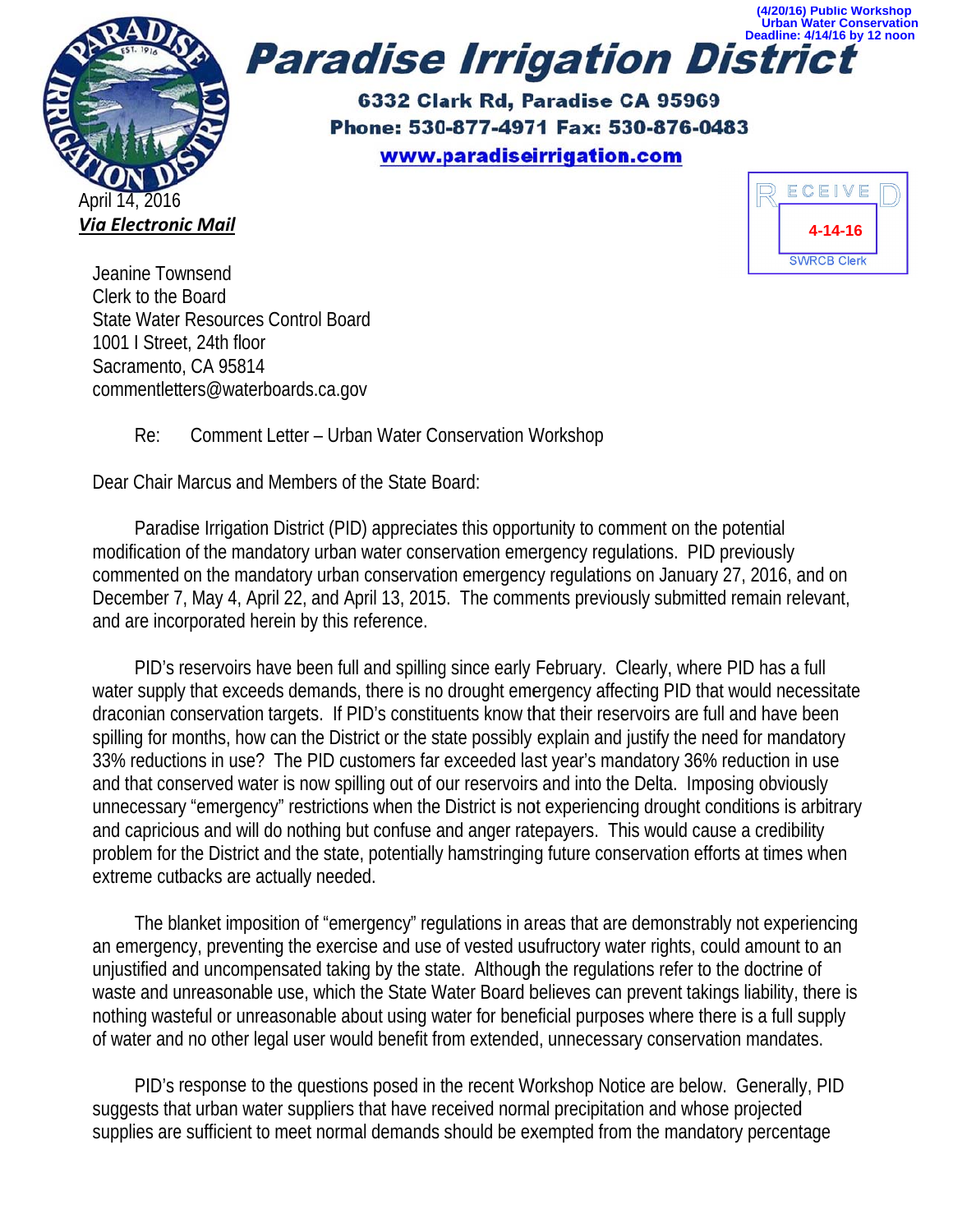April 14, 2016 Page 2

> conservation goals. The end-user conservation requirements should remain in place statewide until the emergency regulations expire.

## 1. **What elements of the existing February 2016 Emergency Regulation, if any, should be modified and how so?**

# **§ 863**

 $(a)$ 

(5) The drought conditions that formed the basis of the Governor's emergency proclamations continue to exist in some portions of the state; and

(6) The drought conditions in some portions of the state may will likely continue for the foreseeable future and additional action by both the State Water Resources Control Board and local water suppliers may will likely be necessary in such areas to prevent waste and unreasonable use of water and to further promote conservation.

# **§ 864**

(a) To prevent the waste and unreasonable use of water and to promote water conservation, each of the following actions is prohibited, except where necessary to address an immediate health and safety need or to comply with a term or condition in a permit issued by a state or federal agency:

 . . . . (e) (1) To prevent the waste and unreasonable use of water and to promote water conservation, any homeowners' association or community service organization or similar entity is prohibited from: . . . .

# **§ 865**

(a) As used in this section:

. . . .

(3) "Total potable water production" means all potable water that enters into a water supplier's distribution system, excluding water placed into storage and not withdrawn for use during the reporting period, or water exported outsider the supplier's service area.

. . . . (b) In furtherance of the promotion of water conservation each urban water supplier shall: . . . .

(2) Prepare and submit to the State Water Resources Control Board by the 15th of each month a monitoring report on forms provided by the Board. The monitoring report shall include the amount of potable water the urban water supplier produced, including water provided by a wholesaler, in the preceding calendar month and shall compare that amount to the amount produced in the same calendar month in 2013. The monitoring report shall specify the population served by the urban water supplier, the percentage of water produced that is used for the residential sector, descriptive statistics on water conservation compliance and enforcement efforts, the number of days that outdoor irrigation is allowed, and monthly commercial, industrial and institutional sector use. The monitoring report shall also estimate the gallons of water per person per day used by the residential customers it serves. This subdivision (b)(2) shall not apply to any urban water supplier that qualifies under subdivision (c)(2), below.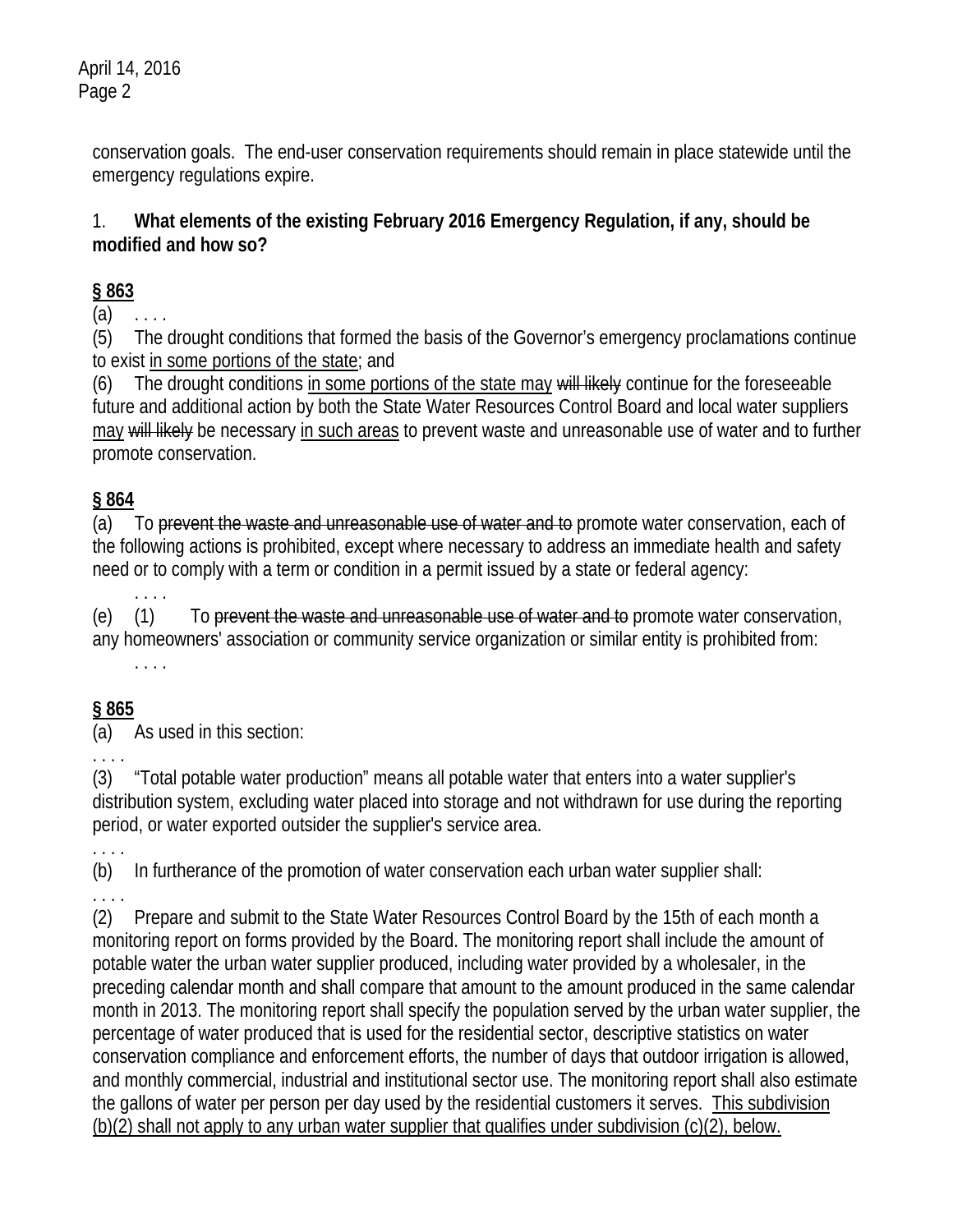(c) (1) To prevent the waste and unreasonable use of water and to meet the requirements of the Governor's November 13, 2015 Executive Order, each urban water supplier shall reduce its total potable water production by the percentage identified as its conservation standard in this subdivision. Each urban water supplier's conservation standard considers its service area's relative per capita water usage. (2) (A) Each urban water supplier whose source of supply does not include groundwater or water imported from outside the hydrologic region in which the water supplier is located, and that has a minimum of four years' reserved supply available, may submit to the Executive Director for approval a request that, in lieu of the reduction that would otherwise be required under paragraphs (3) through (10), the urban water supplier shall elect to reduce its total potable water production by 4 percent for each month as compared to the amount used in the same month in 2013. Any such request shall be accompanied by The Executive Director may request information showing that the supplier's sources of supply do not include groundwater or water imported from outside the hydrologic region and that the supplier has a minimum of four years' reserved supply available.

(B) Each urban water supplier whose source watershed(s) have received normal amounts of precipitation during the 2016 water year and whose projected water supply for 2016 exceeds normal demand levels may submit to the Executive Director for approval a request for exemption from the reduction that would otherwise be required under paragraphs (3) through (10) of this subdivision (c). Any such request shall be accompanied by information showing that the supplier's source watershed(s) have received at least normal precipitation during the 2016 water year and that the supplier's projected supply for 2016 is sufficient to supply normal demands.

 $(q)$   $(1)$  To prevent waste and unreasonable use of water and to promote water conservation, each distributor of a public water supply that is not an urban water supplier shall take one or more of the following actions:

. . . .

. . . .

## 2. **How should the State Water Board account for regional differences in precipitation and lingering drought impacts, and what would be the methods of doing so?**

 The State Water Board should account for regional differences in precipitation and drought impacts by considering whether each urban water supplier's source watershed(s) have received normal precipitation and whether each urban water supplier's projected supply is sufficient to satisfy normal water demands.

#### 3. **To what extent should the State Water Board consider the reliability of urban water supplier supply portfolios in this emergency regulation?**

 The State Water Board should consider the reliability of urban water suppliers' supply portfolios to the extent such reliability analysis informs whether a supplier's projected supply is sufficient to satisfy normal water demands.